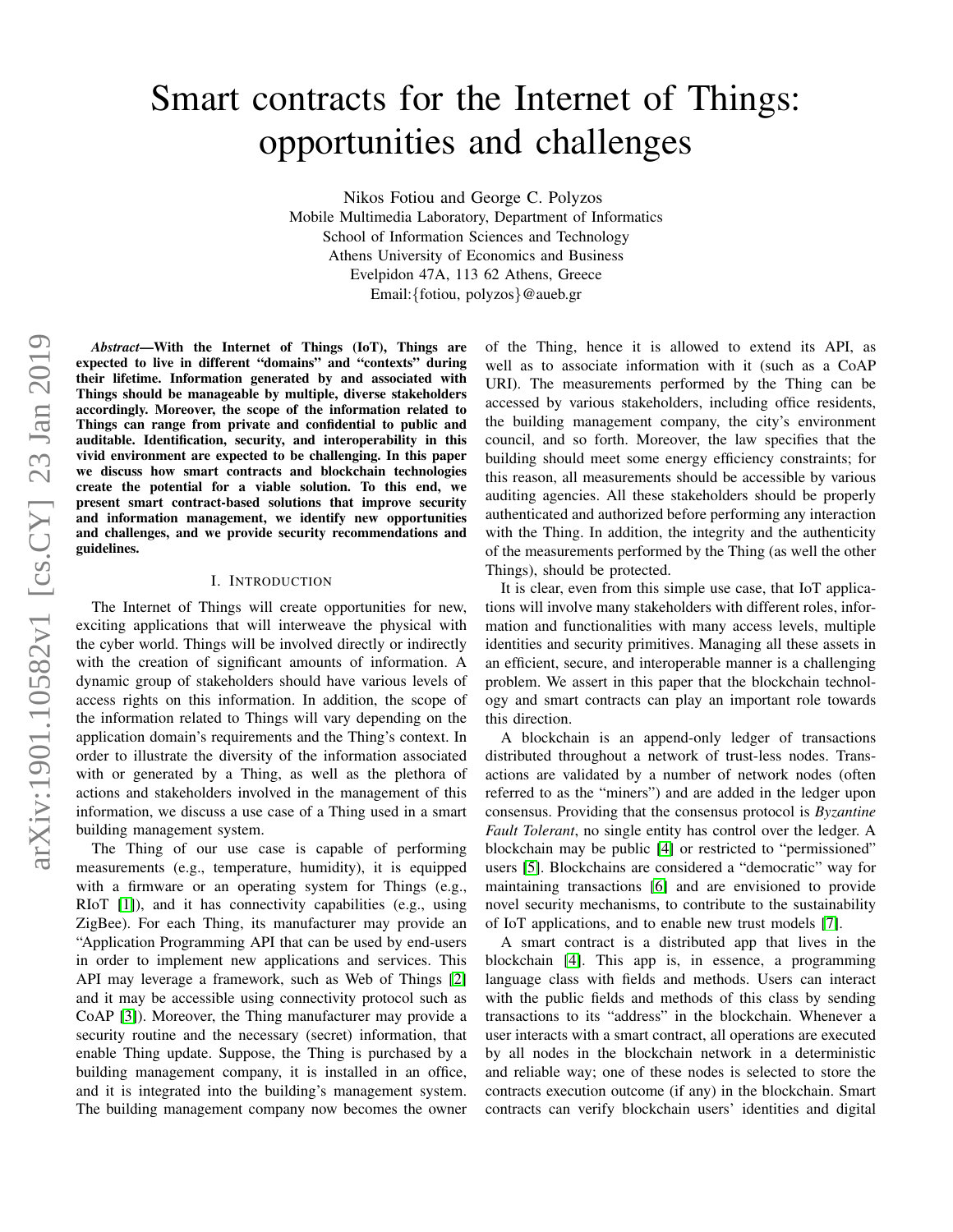signatures, they can perform general purpose computations, and they can invoke other contracts. The code of a smart contract is immutable and it cannot be modified even by its owner. Moreover, all transactions sent to a contract are recorded in the blockchain, hence it is possible to obtain all historical values of a contract variable. In the rest of this paper we discuss how smart contracts and the blockchain technology can be leveraged to provide security primitives mechanisms, to facilitate information management, as well as to enable interaction with Things in an interoperable way.

# II. INFORMATION AND SECURITY MANAGEMENT USING SMART CONTRACTS

#### *A. Smart contract-based security management*

In the following we discuss how common tasks related to security management can be performed using smart contracts.

From digital certificates to smart contracts. All entities interacting with a blockchain (including users and Things) must own at least one public-private key pair. The type of these keys, as well as the signcryption algorithms that can be used with them, are blockchain implementation specific. In any case, these keys can be used as roots of trust. However, building applications using blockchain public keys directly is not practical; means for associating keys with other identifiers and/or attributes (e.g., a human readable name, an application specific identifier, or a QR code) is required. Traditionally, this functionality is implemented using digital certificates. We postulate that smart contracts can play the role of a digital certificate. With this approach, a smart contract can include a list of various forms of identifiers/attributes associated with the public key of the contract owner. Moreover, by making sure that only the contract owner can modify this  $list, 1$  $list, 1$  and given that the related smart contract lives in the blockchain (hence contract storage and retrieval are inherently protected), additional security guarantees are provided. Finally, by implementing a resolution mechanism similar to the one described in the following, the need for certificate authorities is negated.

Identity space management and resolution. In contrast to similar approaches (e.g., namecoin [\[8\]](#page-4-7)) we argue that identity assignment should not be implemented following a first-comefirst-served approach, instead authorized, well-known entities should vouch for the validity of an identifier. In order to illustrate how this approach can be implemented using smart contracts we discuss the case of DNS. We assume that for the DNS root zone there exist a number of smart contracts and that the addresses of these contracts are well known. Each of these contracts contains mappings from top-level domain names to smart contract addresses. The latter contracts also contain mappings from domain names to smart contract addresses. Finally, the leaf smart contracts contain DNS records. Mappings can be modified only by the appropriate registrants or the domain owners. An interesting property of this system is that all modifications to these mappings are logged and these logs are publicly available. Hence, a registrant cannot modify

a mapping to point to another contract without being detected. Moreover, this approach can be used for name resolution: by following the pointers to smart contracts, a user can eventually learn the desired identifier. In a nutshell, we propose that name registrants should maintain their role in managing who can register which identity, but all other processes should be implemented in a blockchain using smart contracts. Although, as we discuss in Section IV, this solution is not recommended for storing mappings from DNS names to IP addresses, it is ideal for storing mappings from DNS names (or other forms of identifiers) to security related (and other) information.

Facilitating legacy and novel security mechanisms. Smart contracts that can be retrieved by an identity resolution mechanism (similar to the one described previously) may store additional security primitives, such as TLS public keys (see for example Fig. 1). By storing keys in the blockchain, users do not have to rely on pre-trusted certificate authorities (as for example in the Web Public Key Infrastructure [\[9\]](#page-4-8)). Moreover, due to the blockchain transparency and distributed nature, this approach is more robust against malicious authorities, compared for example to the DANE protocol [\[10\]](#page-4-9), which relies on trusted DNS servers and registrants. Additionally, these smart contracts may as well contain other auxiliary information that can be used by contemporary security mechanisms (for example [\[11\]](#page-4-10) uses the blockchain to store the "System Parameters of an Identity-Based encryption scheme [\[12\]](#page-4-11))

## *B. Smart contract-based information management*

Smart contratcs and the blockchain technology can faciliate and improve information management in many ways.

Access Control. The modification of the variables of a smart contract and the execution of its methods can be easily restricted to certain authorized (blockchain) users. Furthermore, smart contracts can be used for authenticating a user. For example, a smart contract may include a method that raises an 'event' whenever it is invoked: every time an entity receives this event it can trivially obtain the (blockchain) public key of the user that invoked the corresponding method. This authentication mechanisms can be a component of an access control solution. For more advances access control solutions, blockchain-based secure messaging technologies– such as Catenis [\[13\]](#page-4-12)–can be used for exchanging *authorization tokens* and smart contracts can be used for verifying tokens' validity [\[14\]](#page-5-0). Finally, access control decisions can be logged to the blockchain, facilitating this way auditing and accountability mechanisms.

Information and functionality scoping. An interesting property of smart contracts is that multiple users can deploy the same contract: each instance of the contract will have its own address and it will be executed independently of the others. This property facilitates information and functionality scoping. Imagine for example a Thing manufacturer that creates a device. The manufacturer can create a stub smart contract that "describes" the device (an interface in terms of object-oriented programming), as well as client applications/libraries that can interact with this contract. A third party

<span id="page-1-0"></span><sup>&</sup>lt;sup>1</sup>This list is a variable, hence it can be modified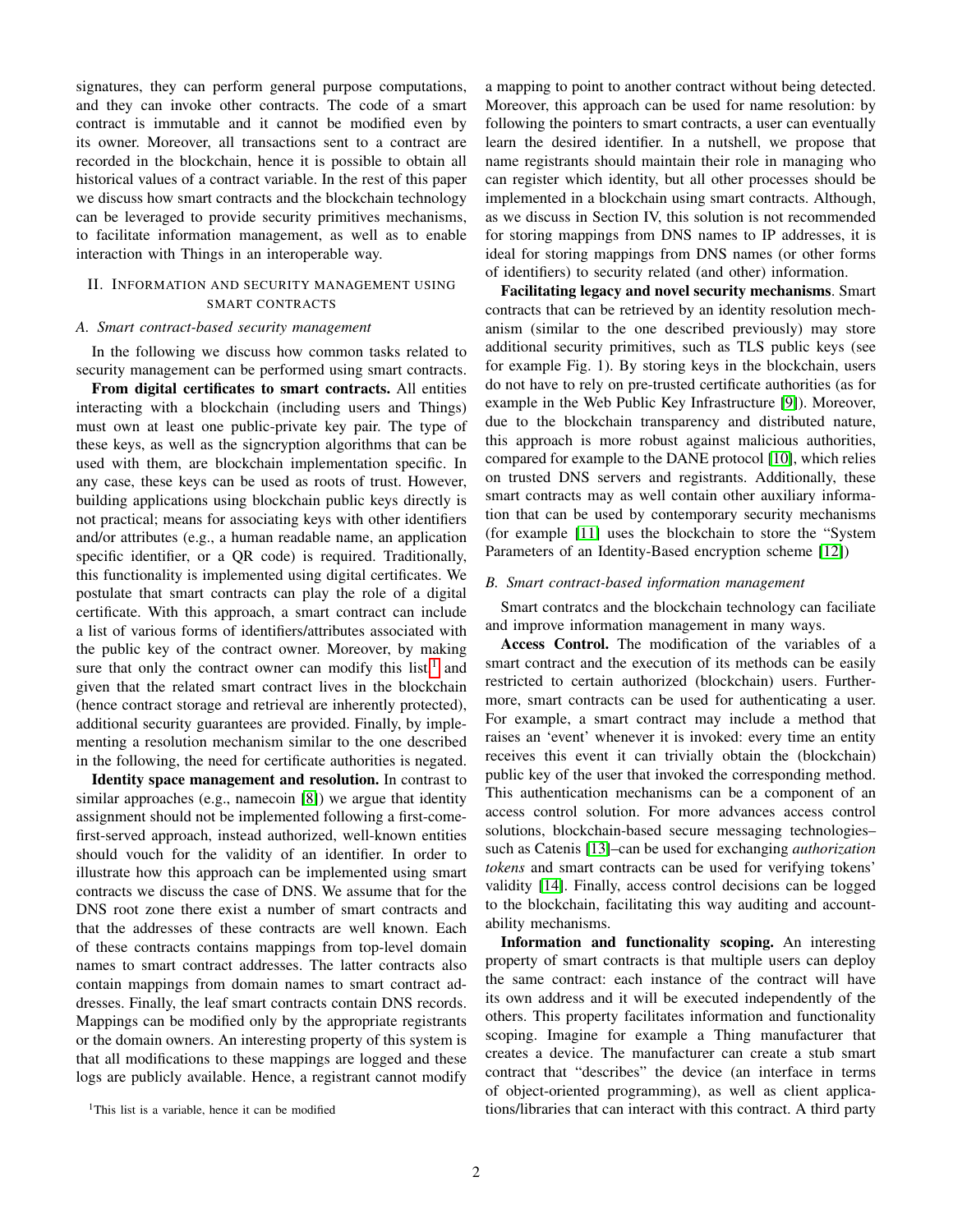can extend the contract provided by the manufacturer, by adding the desired functionality to the corresponding methods, and deploy it: existing applications/libraries will still be able to interact with this new contract, providing that they are configured with its address.

Proof of ownership, information verification, nonrepudiation. A common problem of today's information systems is that it is often hard to prove the ownership of an information item. Similarly, it is hard for a user to prove that he interacted with a particular instance of an information item (for example, he invoked a CoAP URI and he received a specific measurement), but on the other hand it is easy for a malicious user to present a fake "proof" of an interaction with a specific information instance (for example, a modified log file). The blockchain technology enables information owners to "announce" an item (hence have a proof of ownership), as well as communicating endpoints to agree upon and share transcripts of interactions. Even more interestingly, this blockchain-assisted logging can be implemented as an extension to existing security protocols. For example the solution presented in [\[15\]](#page-5-1) extends TLS to create proofs about the content of a TLS session which are then uploaded in a blockchain. Additionally, and since blockchains are append-only ledgers, we can achieve non-repudiation, i.e., it is not possible for users to claim that they did not approve a transaction.

# III. INTERACTING WITH THINGS USING SMART CONTRACTS

We envision smart contracts enabling applications to interact with Things in the IoT, in a way similar to how hardware drivers enable applications to interact with hardware devices; i.e., smart contracts can describe the capabilities of a Thing, the services it offers, as well as how it can be accessed. By extending existing smart contracts, developers should be able to integrate Things into their systems and processes, as well as to offer innovative, sustainable services. Moreover, by leveraging the trust anchors provided by smart contracts and the underlay blockchain, it should be easier to build open, reliable, and secure distributed applications, as well as novel security, accountability, and charging mechanisms. Similarly, with smart contracts users can easily perform transactions with their digital currencies, or even their custom tokens.

An interesting property of smart contracts is that they are deterministic and they are always executed "correctly," therefore, a contract owner should not worry whether or not the application logic (e.g., an access control condition) included in the contract will be "respected." Moreover, the code of a contract is generally available and a contract owner may even add additional checks in a contract in order to protect its "customers" even from himself! For example, he can implement a two-phase commit for payments: a costumer instead of paying a service provider directly, he commits some digital money/tokens to a contract; these funds are held in escrow by the contract until the service provider provides the expected service; in case he fails to do so, the funds



Fig. 1. Public key resolution for the domain aueb.gr using smart contracts. The address of the smart contract that represents the root zone is considered well-known.

are returned to the customer. Finally, smart contracts cannot be removed from a blockchain. This property is useful for building censorship resistant communication mechanisms. For example, and as we discuss in the following, a smart contract can provide a pointer to the location of an information item (or even the item itself): if this location becomes (somehow) blacklisted, the pointer can be easily updated by the contract owner. Similarly, a smart contract may contain meta-data that can be used for preventing frauds and fake content items.

In the following, we discuss some smart contract-based interaction models for the IoT. It should be noted that when we state Things interact with a blockchain or a smart contract, it is always implied that this is through a (trusted) gateway. Moreover, the term users in the following may refer to real world entities, or applications, or Things, or even smart contracts.

## *A. Push-Pull*

With this interaction model, Things make data (content, information) available (i.e., they push it) and users can then pull it. For the push operation the following approaches can be considered:

• Things push data in the blockchain. With this approach, data is stored in the blockchain (possibly through a smart contract) and smart contracts can be used for retrieving it. Storing data in the blockchain may result in scalability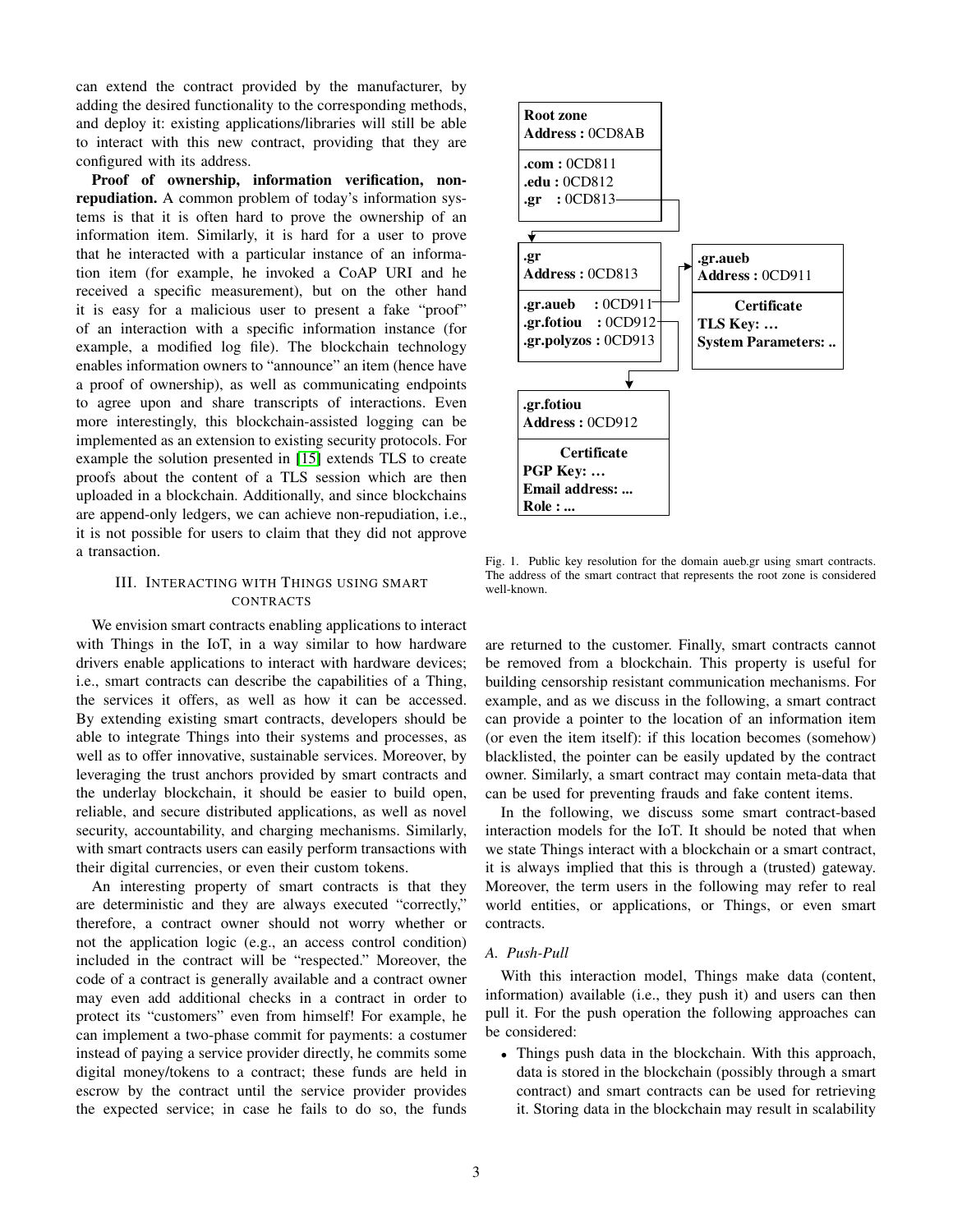issues and it may raise some security concerns (we discuss security issues in the following section). However, there are some cases where this is necessary, e.g., in applications where full transparency is required, or in applications where data should be audited by third parties. Moreover, smart contracts may provide some short of aggregation and data analytics services. For example, a smart contract may aggregate temperature measurements and provide methods that provide the last measurement, or a daily average/min/max, etc.

• Things push data onto storage nodes. With this approach, Things store data in dedicated storage nodes. Then they store a "pointer" to that node and auxiliary meta-data in the blockchain through a smart contract. Depending on the form of this pointer, a user may pull data using various methods. For example, if this pointer is an HTTP URL the user should perform an HTTP request; if this pointer is an address in the blockchain, the user should pull content by issuing a transaction, etc. The auxiliary meta-data may be information that can be used for the verification of the content integrity (e.g., a hash of the content data), information that can be used for verifying content provenance and authenticity (e.g., a digital signature), access control related information, content description, etc.

# *B. Publish-Subscribe*

With this interaction model, users express interest in a data item (subscribe) and Things send data items (publish) to the interested users. The subscription process can be implemented using a smart contract, which should maintain a list of "pointers" to interested users. Each smart contract can be responsible for a specific topic. Moreover, topic hierarchies can be considered allowing wildcard subscriptions. A resolution mechanisms, similar to the one described previously–or even an of-chain directory, should be used for mapping a topic to a smart contract address.

Things should monitor topics for new subscriptions (alternatively, a notification service can be implemented). Every time a new item becomes available, it should be published to all its subscribers. The publication process implementation depends on the form of the used "pointers to subscribers", i.e., it can be implemented as a transaction in the blockchain, or as an HTTP operation, etc.

#### *C. Event-based*

A form of interaction in the IoT is "actuation." Performing an actuation through a smart contract is not trivial, since contracts do not interact with the physical world. On the other hand, some smart contract implementations provide "events." Using events, actuation can be implemented as follows: actuation operations could be implemented as smart contract methods, users could invoke these methods, which in return can create an event; Things could monitor the blockchain for events and if an event takes place, they would perform the appropriate actuation.

## IV. SECURITY AND PRIVACY CONSIDERATIONS

Compared to traditional Web applications, smart contracts have some particularities that should be considered when designing a distributed application.

Smart contracts are open. A core principle of blockchainbased systems is transparency: everybody can access all records stored in the blockchain, and since smart contracts are part of the blockchain, anybody can view the "source code" of a smart contract, or even execute it offline. Therefore, smart contracts should not implement methods and algorithms which should be kept secret.

Information related to smart contracts is always available. In addition to the code of a smart contract, all users of a blockchain are able to view the values that contract variables hold, historical data, as well as, all transactions related to that contract. This property has many implications: (i) smart contracts cannot store private data (e.g., private keys, protected records), (ii) smart contracts cannot perform operations that require secret information (e.g., create a digital signature), (iii) smart contracts cannot generate secret information (e.g., generate a secret key). Additionally, this property creates privacy concerns: smart contracts should not be used for storing sensitive data (e.g., medical records). This also applies to encrypted data: since data cannot be removed from the blockchain, the discovery of a security flaw may enable attackers to decrypt this data at some point in the future. Even the fact that somebody interacts with a smart contract may constitute a privacy threat, for example interacting with a smart contract that sells medicines may reveal some information about your health. Finally, this property enables security attacks that were not possible using alternative, legacy systems. For example, consider the identity management approach described in the previous section and suppose it was used for mapping DNS records to IP addresses: by reading the smart contract, a malicious user would be able to enumerate all IP addresses of a target.

Smart contracts are immutable. Once deployed, smart contracts cannot be modified (in some cases they can only be "killed"). Therefore, if there is a flaw in the contract's application logic, this flaw will exist forever, since there is no way to provide updates. For this reason, and as we discuss in the next section, smart contracts should not be overwhelmed with code, instead "indirections" should be used.

When it comes to the IoT, there are some additional considerations that should be taken into account. Things do not have the necessary computational power to interact with a blockchain, in many cases they do not even have the power to act as a "light node," that is a node that only sends and receives transactions to the blockchain, but it does not store the blockchain and it does not perform any form of verification. For this reason, a gateway-based approach should be used. The gateway should store Things' secret information and act on behalf of the Things.

Smart contracts cannot interact with external services, let alone the physical world. For this reason, creating two-phases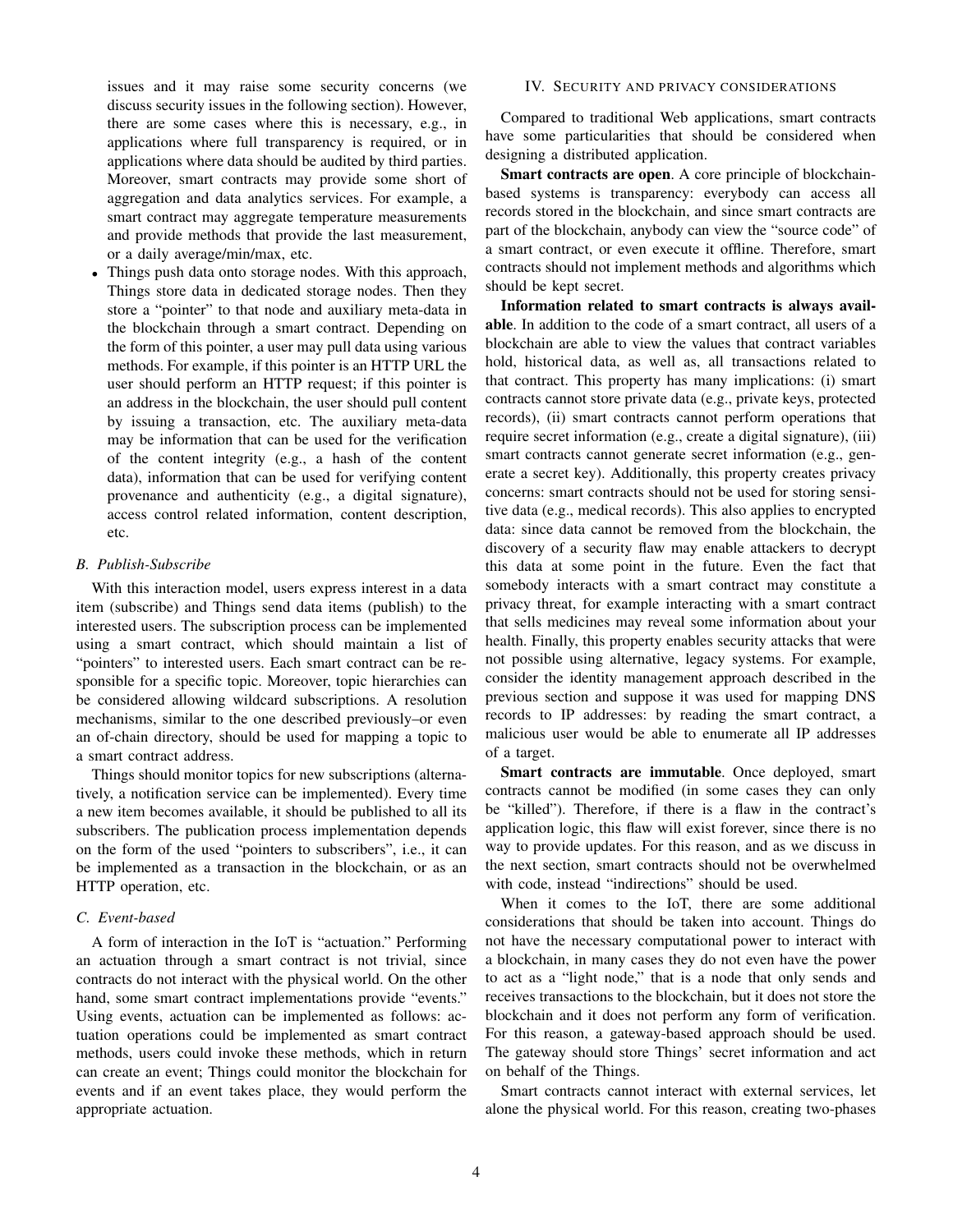commit that involve, e.g., an actuation, is not a trivial task.

#### V. DISCUSSION AND DESIGN GUIDELINES

Smart contracts facilitate business development since they provide a convenient and transparent mean for offering secure services. The fact that smart contract execution is deterministic and nobody, not even the contact owner, can affect the execution output creates potential for new, innovative applications. On other hand, the immutability and the transparency of smart contracts create serious risks, since a flaw in the contract's application logic may result in funds being stolen. For example, a flaw in a smart contract of the DAO distributed app, resulted in \$156M loss [\[16\]](#page-5-2), leading eventually to the creation of a new "fork" of the ethereum blockchain. For this reason, we propose a skeleton-based design approach for smart contract-based distributed apps. With this approach, there is a core contract, the skeleton contract, which defines all methods. However, instead of including the actual implementation for each method, the skeleton contract provides a pointer to other contracts, which implement the defined method. Hence, a smart contract method execution is a two-step transaction: firstly, the user performs a transaction with the skeleton contract and retrieves the address of the contract implementing the desired method, and secondly the user performs a transaction with the latter contract invoking the desired method. If a flow is detected in a method implementation, then a new contract for this method should be created and the corresponding pointer in the skeleton contract should be updated. The skeleton contract must implement a check that will verify that the user who updates a pointer is the contract owner.

As already stated, the contract source code, as well as the value of each contract field is publicly available. For this reason contract developers should be really careful when deciding what information will be stored in a contract. In many cases it is preferable to store data outside the blockchain and store in the blockchain the hash of the data. This way, a user can verify the integrity of the received data. Moreover, and for the same reason, developers are advised to use tools that automatically analyze contract code and detect possible flaws and security risks (for example [\[17\]](#page-5-3)).

Finally, contract developers should consider a "kill switch", i.e., a piece of code (often provided by the as a service by various smart contract providers) that will render a contract useless. Invoking a kill switch should result in all funds associated with the contract being transferred to the contract owner and in all users being prevented from interacting with this contract anymore. It should be noted that even if a contract is killed, its code and data will remain in the blockchain.

#### VI. CONCLUSIONS

Smart contracts are a new, exciting tool that creates new potentials for the IoT. Smart contracts have some unique features that create opportunities for novel, secure applications. Such features are: they are transparent, they are executed in a deterministic way by third parties and nobody can affect their execution output, they provide means for user authentication and token transfer, all interactions with a smart contract are logged in the blockchain. On the other hand, smart contracts are not a panacea since they come with risks and weaknesses: once deployed they cannot be modified, they do not preserve user privacy, and they cannot store or create secret information.

In this paper, we postulated that smart contracts can be used as an abstraction that will connect applications with Things, interweaving eventually the Internet of Things. To this end, we discussed security and information management solutions using smart contracts, we presented design choices for user-Thing interaction, we discussed security considerations, and we presented design guidelines.

We believe that we are still missing an efficient and secure way for gluing Things with smart contracts, since Things do not have the necessary computational power for interacting with the blockchain. Moreover, and by taking into consideration that research efforts on Things access protocols (e.g., CoAP) and on blockchain access and interoperability protocols (e.g., W3C's Interledger) are advancing in parallel (and orthogonally from each other), we envision a gatewaybased protocol handler, which will translate from IoT-specific protocols into blockchain transactions, and vice versa, in an efficient and secure way.

#### **REFERENCES**

- <span id="page-4-0"></span>[1] E. Baccelli, O. Hahm, M. Gunes, M. Wahlisch, and T. C. Schmidt, "RIOT OS: Towards an OS for the Internet of Things," in *2013 IEEE Conference on Computer Communications Workshops (INFOCOM WKSHPS)*.
- <span id="page-4-1"></span>[2] "Web of things working group," W3C, 2018, (last accessed 23 Feb. 2018). [Online]. Available:<https://www.w3.org/WoT/WG/>
- <span id="page-4-2"></span>[3] Z. Shelby, K. Hartke, and C. Bormann, "The constrained application protocol (CoAP)," IETF, RFC 7252, 2014.
- <span id="page-4-3"></span>[4] G. Wood, "Ethereum: A secure decentralised generalised transaction ledger," *Ethereum Project Yellow Paper*, vol. 151, 2014.
- <span id="page-4-4"></span>[5] "Hyperledger home page," The Linux Foundation, 2018, (last accessed 23 Feb. 2018). [Online]. Available:<https://www.hyperledger.org/>
- <span id="page-4-5"></span>[6] J. Cohn, P. Finn, S. Nair, and P. Sanjai, "Device democracy: Saving the future of the Internet of Things," IBM Institute for Business Value, 2014, (last accessed 11 Nov. 2017). [Online]. Available: [http://www-01.](http://www-01.ibm.com/common/ssi/cgi-bin/ssialias?htmlfid=GBE03620USEN) [ibm.com/common/ssi/cgi-bin/ssialias?htmlfid=GBE03620USEN](http://www-01.ibm.com/common/ssi/cgi-bin/ssialias?htmlfid=GBE03620USEN)
- <span id="page-4-6"></span>[7] G. C. Polyzos and N. Fotiou, "Blockchain-assisted information distribution for the Internet of Things," in *Proceedings of the 2017 IEEE International Conference on Information Reuse and Integration*, 2017, pp. 75–78.
- <span id="page-4-7"></span>[8] H. A. Kalodner, M. Carlsten, P. Ellenbogen, J. Bonneau, and A. Narayanan, "An empirical study of namecoin and lessons for decentralized namespace design." in *Proceedings of the 14th Workshop on the Economics of Information Security*, ser. WEIS '15, 2015.
- <span id="page-4-8"></span>[9] Z. Durumeric, J. Kasten, M. Bailey, and J. A. Halderman, "Analysis of the HTTPS certificate ecosystem," in *Proceedings of the 2013 Internet Measurement Conference*, ser. IMC '13. New York, NY, USA: ACM, 2013, pp. 291–304.
- <span id="page-4-9"></span>[10] P. Hoffman and J. Schlyter, "The DNS-based authentication of named entities (DANE) Transport Layer Security (TLS) Protocol: TLSA," IETF, RFC 6698, 2012.
- <span id="page-4-10"></span>[11] N. Fotiou and G. C. Polyzos, "Decentralized name-based security for content distribution using blockchains," in *Proc. Workshop on Multimedia Streaming in Information- /Content-Centric Networks (MuSIC), in conjuction with IEEE INFOCOM*, April 2016.
- <span id="page-4-11"></span>[12] M. Green and G. Ateniese, "Identity-based proxy re-encryption," in *Applied Cryptography and Network Security*, ser. Lecture Notes in Computer Science, J. Katz and M. Yung, Eds. Springer, 2007, vol. 4521, pp. 288–306.
- <span id="page-4-12"></span>[13] "project home page," Catenis, 2018, (last accessed 23 Feb. 2018). [Online]. Available:<http://blockchainofthings.com/>